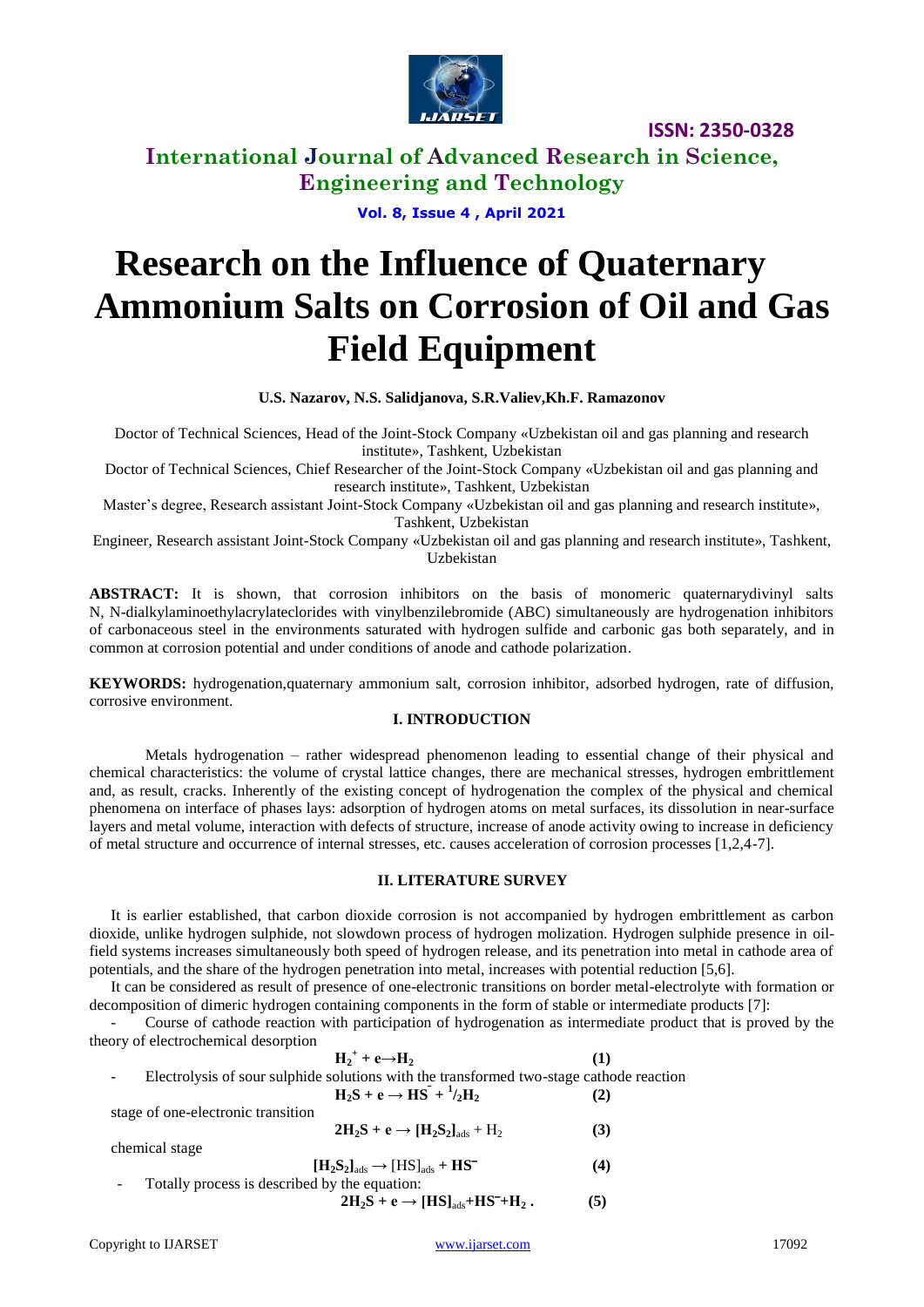

## **International Journal of Advanced Research in Science, Engineering and Technology**

#### **Vol. 8, Issue 4 , April 2021**

The greatest efficiency of action of hydrogen sulfide as stimulator of hydrogenation in sour environments is shown in small anode potential displacement: practically completely suppresses hydrogen release in gas phase, but considerably increases its penetration into metal [6,7].

Inhibitors of acid and hydrosulphuric corrosion (CI) in various degrees slow down processes of hydrogenation. However, as a result of influence of some factors (pH environments, temperature, polarization degree, etc.) a change of chemical compound and a structure of inhibitors molecules is possible, that causes transfer of hydrogen ions of inhibitory process and restoration process from one stage to another that make possible transformation of inhibitors in stimulators and backwards [7].

In this connection represents scientific and practical interest research of influence on process of hydrogen diffusion to steel CI based on functional-active compounds – monomeric quaternary divinyl salts N, N – dialkylaminoethyl acrylate chlorides with vinyl benzyl bromide (ABC) of general formula [2,3]:



#### **III. EXPERIMENTAL RESULTS**

The studying of surface-active properties spent with water solutions by a method of electro capillary curves, has shown, that in considered area of concentrations ABC of an isotherm of electro conductivity have nonlinear character (Fig. 1). It can be caused by action of two factors: at dilution of aqueous solutions MCC-M and MCC-E a share of free counter ions, participating in transfer of elecricity and simultaneously the total charge of macroions and, as consequence, its mobility grows that is second factor promoting increase in equivalent electroconductivity of a solution [2,3].



a- 1-background  $0, 1n \text{ NH}_4\text{CL}$ ; 2- 3,1 $\cdot 10^{-5}$ ; 3- 3,1 $\cdot 10^{-4}$ ; 4-9,0 $\cdot 10^{-4}$ ; 5-2,04 $\cdot 10^{-3}$ ; 6-4,06 $\cdot 10^{-3}$ b- 1-background  $0, 1n \text{ NH}_4\text{CL}$ ; 2- 2,8 $\cdot 10^{-5}$ ; 3- 2,8 $\cdot 10^{-4}$ ; 4-7,4 $\cdot 10^{-4}$ ; 5-1,4 $\cdot 10^{-3}$ ; 6-2,8 $\cdot 10^{-3}$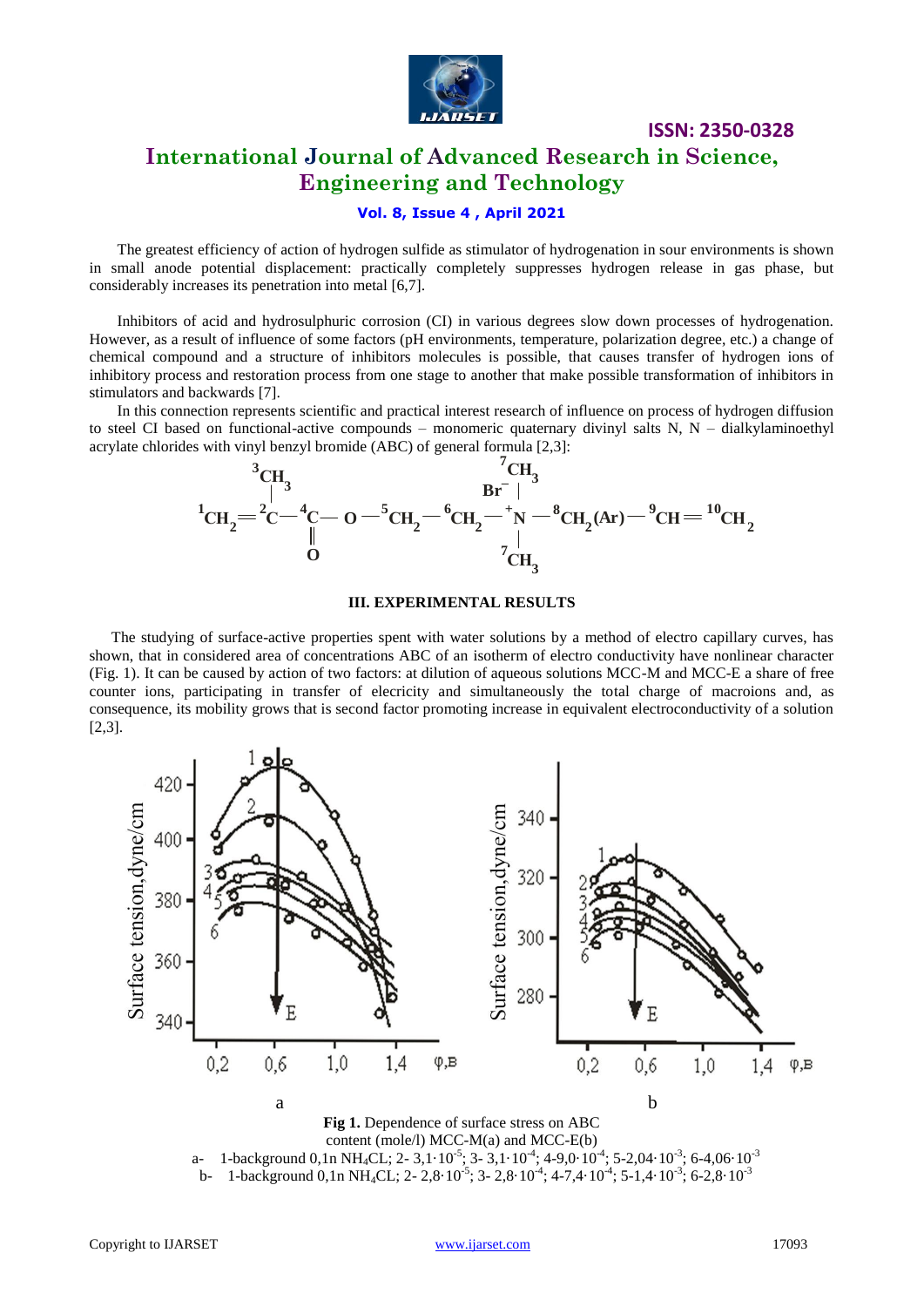

# **International Journal of Advanced Research in Science, Engineering and Technology**

#### **Vol. 8, Issue 4 , April 2021**



By potentiometric titration (Fig 2.) it is established, that in the presence of ABC sharp decrease in values of superficial tension of (σ) mercury is marked and the maximum of electro capillary curves is displaced to more positive potentials, showing cation activity ABC.

Adsorption of molecules ABC occurs, presumably, at the expense of π-electronic interaction of double connections with surface of mercury. Rather high value of superficial activity is inherent to MCC-M that is caused, apparently, by steric effect.

It is experimentally established, that with increase of concentration of MCC-M more intensively, decreases a superficial tension of mercury and (Fig. 1, a) and superficial concentrations of the adsorbed molecules (Tab. 1) raise.

| <b>Concentration of the</b><br>solution,<br>mole/l | Drop of surface stress,<br>$n/m \cdot 10^{-7}$ | <b>Concentration of</b><br>adsorbed molecules,<br>mole $10^{-10}/m \cdot 10^{-10}$ |
|----------------------------------------------------|------------------------------------------------|------------------------------------------------------------------------------------|
| $3,1 \cdot 10^{-5}$                                | 16                                             | $1,19\cdot10^{-10}$                                                                |
| $3,1 \cdot 10^{-4}$                                | 36                                             | $2,38 \cdot 10^{-10}$                                                              |
| $3,1.10^{-5}$                                      |                                                | $2,60 \cdot 10^{-10}$                                                              |

| Table 1- dependence of adsorption characteristics MCC-M on solution concentration |
|-----------------------------------------------------------------------------------|
|-----------------------------------------------------------------------------------|

Stopping power ABC already at the content of 10 mg/l is effective as for BNE, and gas condensate. Decrease of stopping power ABC with content increase in system is caused, apparently, by processes of globulization as a result of conditional surplus presence of function-active groups.

Thus, established surface-active properties ABC allow considering them as potential corrosion inhibitors for systems, a working environment for which is hydrogen sulfide containing hydrocarbons (water-oil emulsions, gas condensate, etc.).

Research of hydrogen mass transfer was spent at room temperature by known technique [6, 8] with use of 0,01 n solution of potassium permanganate, expressing in terms of current density quantity of diffused through steel membrane of hydrogen.

Influence on process of hydrogen diffusion in steel is considered in 0,001-0,1M solutions HC1 in the presence of carbonic gas, hydrogen sulfide (background media) and CI (corrosion inhibitor) at corrosion potential, and also cathode polarization of a steel membrane. Table 2 presents data on stimulation of a steel hydrogenation at introduction of carbonic gas and hydrogen sulfide. The effect of stimulations is conditioned by general rate of corrosion and quantity of the adsorbed hydrogen (Нads), leading to growth of degree of filling of the adsorbed centers by atoms of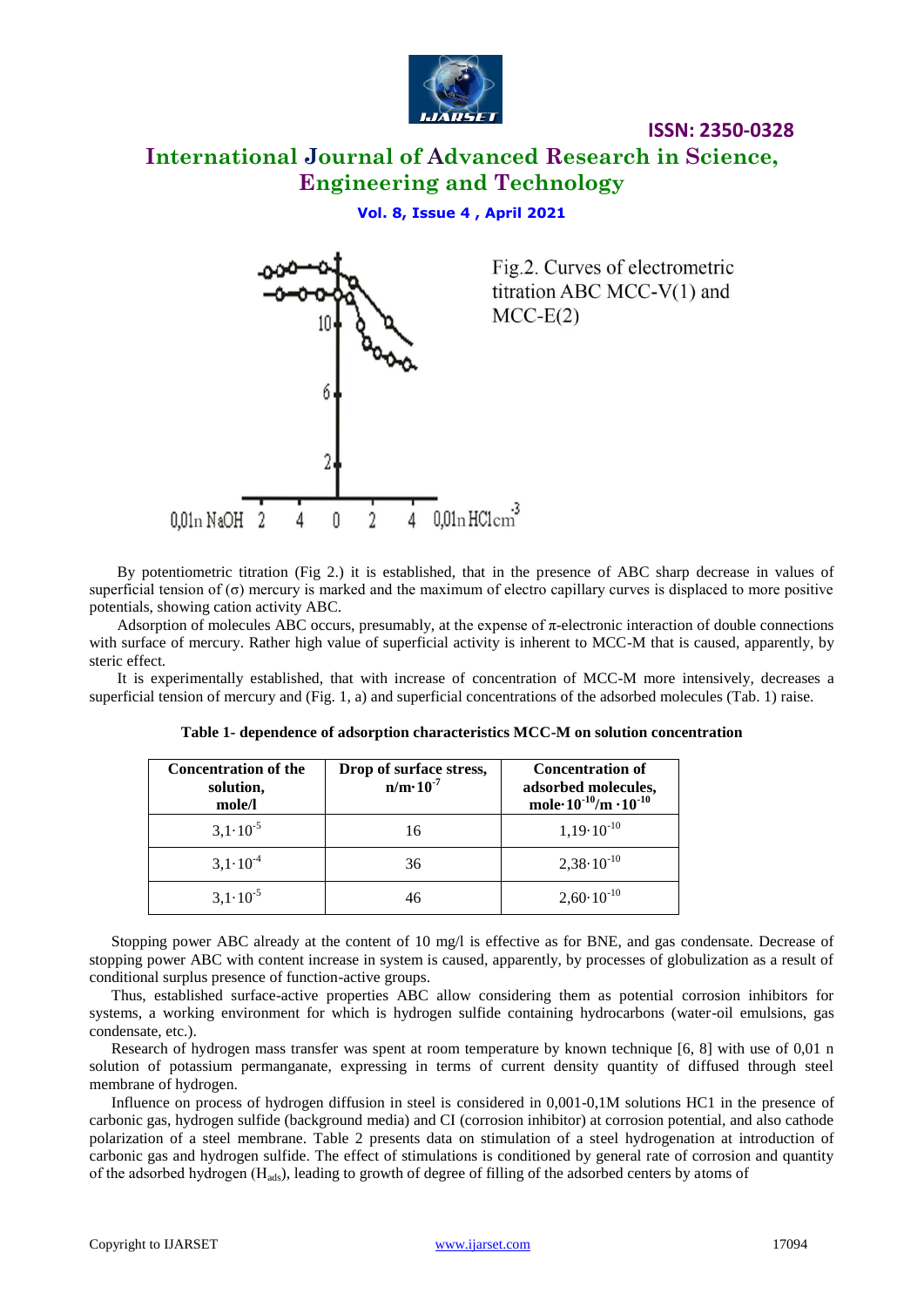

# **International Journal of Advanced Research in Science, Engineering and Technology**

#### **Vol. 8, Issue 4 , April 2021**

hydrogen ( $\Theta_H$ ) and, as consequence, to more intensive penetration of hydrogen into metal. Along with it a delay of recombination of the adsorbed atoms of hydrogen and stimulation of hydrogenation is possible.

| <b>Concentration of the</b><br>solution, $C_{\text{HC1}}$ mole/l | <b>Solution composition</b><br>$C_{CO2} = 1.5$ g/l, $C_{H2S} = 50$ mg/l | ŧн<br>A/m <sup>2</sup> | β<br>$(i_i / i_0)$ |
|------------------------------------------------------------------|-------------------------------------------------------------------------|------------------------|--------------------|
|                                                                  | HC <sub>1</sub>                                                         | 0,32                   | 1,00               |
| 0,1                                                              | $HCl+CO2$                                                               | 0,35                   | 1,07               |
|                                                                  | $HC1+H2S$                                                               | 0,66                   | 1,62               |
|                                                                  | $HC1+CO2+H2S$                                                           | 0,52                   | 1,40               |
| 0,01                                                             | HC <sub>1</sub>                                                         | 0,20                   | 1,00               |
|                                                                  | $HCI+CO2$                                                               | 0,22                   | 1,05               |
|                                                                  | $HC1+H_2S$                                                              | 0,54                   | 2,51               |
|                                                                  | $HC1+CO2+H2S$                                                           | 0,48                   | 2,07               |
|                                                                  | HC <sub>1</sub>                                                         | 0,17                   | 1,00               |
|                                                                  | $HCl+CO2$                                                               | 0,19                   | 1,08               |
| 0,001                                                            | $HC1+H2S$                                                               | 0,48                   | 2,32               |
|                                                                  | $HC1+CO2+H2S$                                                           | 0,32                   | 1,51               |

#### **Table 2 – influence of environment composition on rate of hydrogen diffusion through a membrane (** $i$ **<sup>H</sup>) and stimulation factor (β) in background solutions (** $\tau$  **= 2 hour, t = 22,5 °C)**

Introduction  $CO<sub>2</sub>$  in hydrogen sulfide containing media leads to decrease in rate of diffusion of hydrogen through a membrane  $(i_H)$ , that is conditioned, apparently, by competitive adsorption of carbonic gas and hydrogen sulfide though carbonic gas is a passive stimulator of hydrogen diffusion in a steel.

Influence CI on hydrogen diffusion to steel is presented in table 3. It is obvious, that ABC in all tested solutions shows effective inhibitory action on suppression of hydrogen diffusion through steel membrane ( $\gamma_{\mu}$ ) at low enough content system. It is obvious, that introduction in ABC in system effectively raises suppression of hydrogen diffusion through a membrane in the presence of stimulators of hydro permeability and causes the greatest effect in hydrogen sulfide media. Influence ABC on hydrogenation, apparently, has the complex character including following processes:

- Decrease in quantity of formation of the adsorbed hydrogen  $(H_{ads})$ ;
- Blocking by the adsorbed particles ABC of the recombination and hydrogen removals into gas phase;
- Change of diffusion factor of the atomic hydrogen defined by the nature and the thickness of a salt blanket on which partial electrode reaction are localized and through which H<sub>ads</sub> diffuses deep into metal.

#### **Table 3 – Influence ABC on suppression factor of hydrogen diffusion through a membrane (γн)**  $(\tau = 2 \text{ hour}, t = 22.5 \text{ °C})$

| <b>Concentration of the</b><br>solution, | <b>Solution composition</b><br>$C_{CO2} = 1.5$ g/l<br>$C_{H2S} = 50$ mg/l | $\gamma_{\text{H}}$ at concentration ABC, mg/l |           |      |
|------------------------------------------|---------------------------------------------------------------------------|------------------------------------------------|-----------|------|
| $C_{\text{HCl}}$ , mole/l                |                                                                           | 15                                             | <b>20</b> | 35   |
|                                          | HC <sub>1</sub>                                                           | 1,35                                           | 1,60      | 3,81 |
| 0,1                                      | $HCl+CO2$                                                                 | 1,42                                           | 1,52      | 4,01 |
|                                          | $HC1+H2S$                                                                 | 3,52                                           | 3,61      | 3,75 |
|                                          | $HCI+CO2+H2S$                                                             | 2,75                                           | 2,83      | 2,91 |
|                                          | HC <sub>1</sub>                                                           | 1,15                                           | 1,50      | 3,81 |
|                                          | $HCI+CO2$                                                                 | 1,31                                           | 2,50      | 3,79 |
| 0,01                                     | $HC1+H2S$                                                                 | 3,05                                           | 3,15      | 3,62 |
|                                          | $HCI+CO2+H2S$                                                             | 2,50                                           | 2,71      | 2,85 |
|                                          | HC <sub>1</sub>                                                           | 1,05                                           | 1,60      | 3,81 |
| 0,001                                    | $HCI+CO2$                                                                 | 1,25                                           | 2,42      | 3,52 |
|                                          | $HC1+H2S$                                                                 | 2,87                                           | 2,99      | 3,32 |
|                                          | $HCI+CO2+H2S$                                                             | 2,65                                           | 2,71      | 2,79 |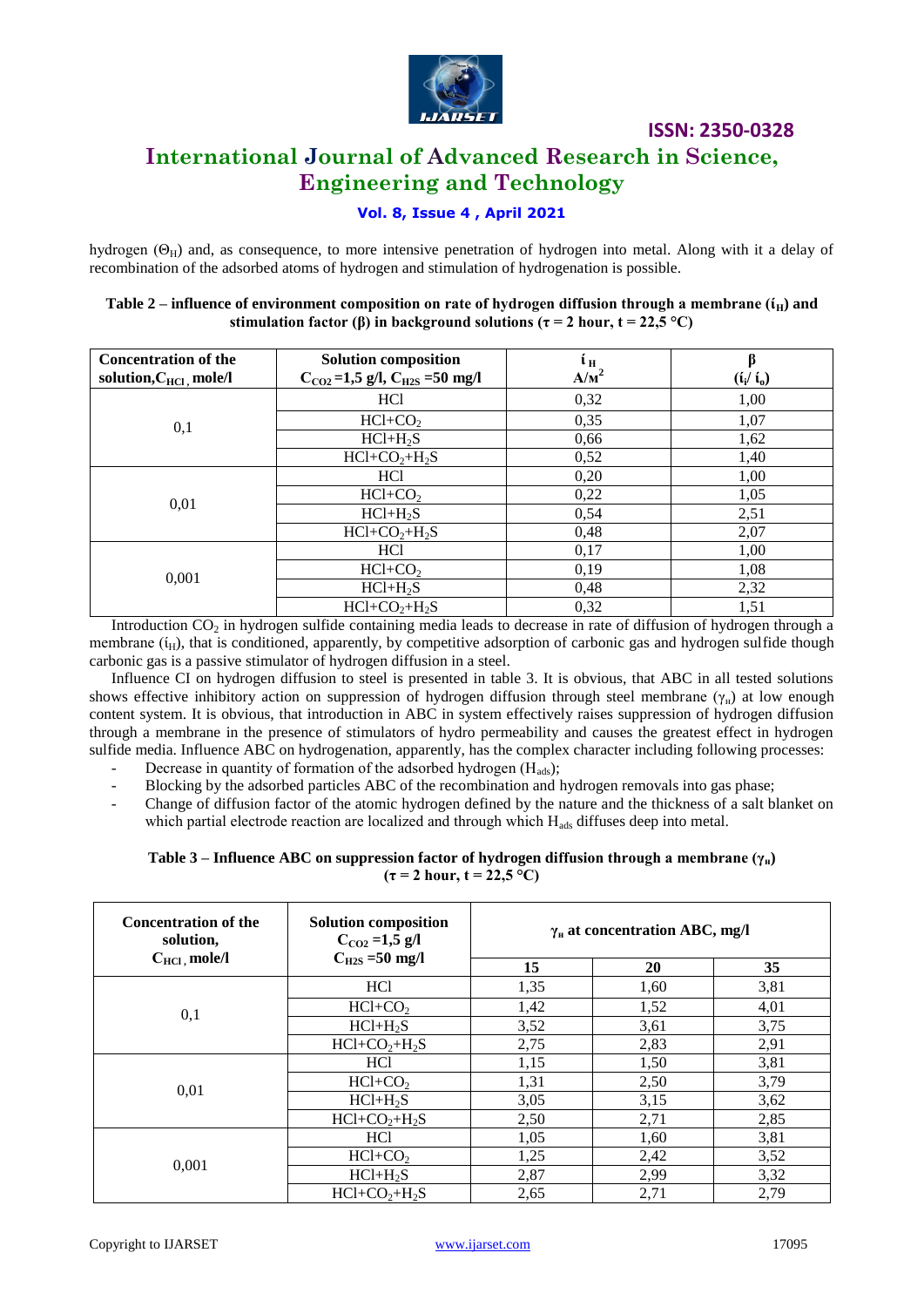

## **International Journal of Advanced Research in Science, Engineering and Technology**

#### **Vol. 8, Issue 4 , April 2021**

The factors specified above promote change of concentration of atomic hydrogen in near-surface, i.e. degree of filling of a surface by adsorbate  $\Theta_{H}$ : potential inhibitors of hydrogenation lead to reduction  $\Theta_{H}$ .

According to  $[4, 5, 7]$  exist energetically differing above-surface  $(H<sup>r</sup>)$  and subsurface  $(H<sup>s</sup>)$  types of the adsorbed hydrogen atoms:  $H^r$  is responsible for hydrogen removal in gas phase, and  $H^s$  -for adsorption by metal. Balance is observedat:

 $\Theta^{\text{r}}_{\text{h}} \leftrightarrow \Theta_{\text{h}}^{\text{s}}$  **(6)**

In case of inhibition balance (6) is displaced to the left, i.e. in area of formation of above-surface, passing in gas phase of hydrogen. Also H<sub>ads</sub> can move off in gas phase as a result of recombination: if at a general increase  $\Theta_0^r$ inhibitor will intensively stimulate formation of molecular hydrogen, simultaneously it will short-stop hydrogenation [7-9].

Fig. 3 presents microphotos of samples (steel 20), made on metallurgical microscope Neofot-21 and within 30 days subjected to influence of the standard test aggressive salt solution presented above composition with content of hydrogen sulfide 3 g/l and 50 mg/l gas condensate.

The sample that was in corrosive environment (Fig. 3a.) without ABC, has manifests of corrosion traces along lines of rolled steel banking. The sample that was in inhibited MCC-M (25 mg/l) environment, has no even corrosion traces that testifies to inhibitory film-forming effect ABC.



**Fig. 3.** Microphotos of check test pieces after medium impact, of no inhibited (a) and inhibited ABC (b)

#### **IV. CONCLUSION**

Thus, it is established, that corrosion inhibitor based on quaternary ammonium salts ABC causes suppression of steel hydrogenation in carbon-dioxide-hydrogen sulfide containing environments that is caused, apparently, by presence of quaternized atom of nitrogen participating in replacement of the adsorbed stimulating particles as a result of competitive adsorption.

#### **REFERENCES**

- [1] Salidjanova N.S., Hakberdiev D.M., Zayniev L.N.,"Some aspects of complex application of multifunctional compounds
- in system of gathering, treatment of oil and water flooding","Uzbek magazine of oil and gas",page 36, 2008.
- [2] Eger E, Zalkind A.,"Methods of measurement in electrochemistry", M: "World", 1977.
- [3]Voyutsky V.S.,"Principles of electrochemistry", M: "Chemistry", 1988.
- [4]Keshe G.,"Corrosion of metals. Physical and chemical principles and actual problems", M: "Metallurgy", page 400, 1984.
- [5] Katz N.G., Starikov V.P., Parfenova S.N., "Chemical resistance of materials and corrosion protection of oil and gas processing equipment", Moscow,
- [6]Maltsev G. N.,"Corrosion and equipment protection against corrosion", Penza, 2000.
- [7] Stekolnikov U.A., Stekolnikova N.M., "Physical and chemical processes in mechanical engineering technology", Yelets, 2008.
- [8] Dubinskaya E.V., Vigdorovich V.I., Tsygankova L.E.,"Inhibitor Protection of Steel in Hydrosulfide
- Media", published in TSU Bulletin, vol. 18, issue 5, 2013.

2011.